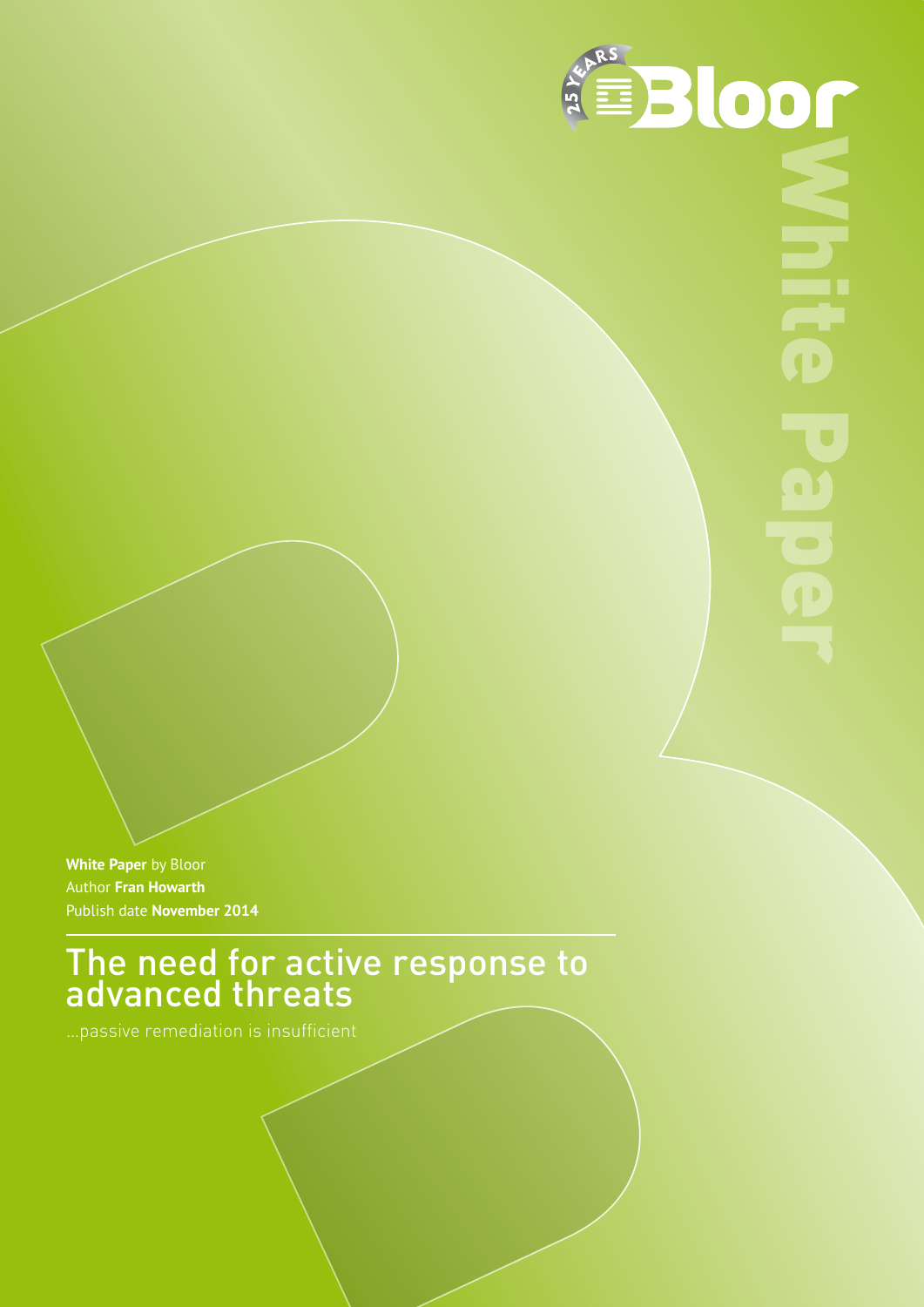"

**Today's advanced attacks are increasingly pernicious, with attackers looking to bury deeply into networks so that they can carry out their deeds over long time periods. Organisations need to be proactive in seeking out incidents that have occurred and in actively removing threats.**



Author **Fran Howarth** "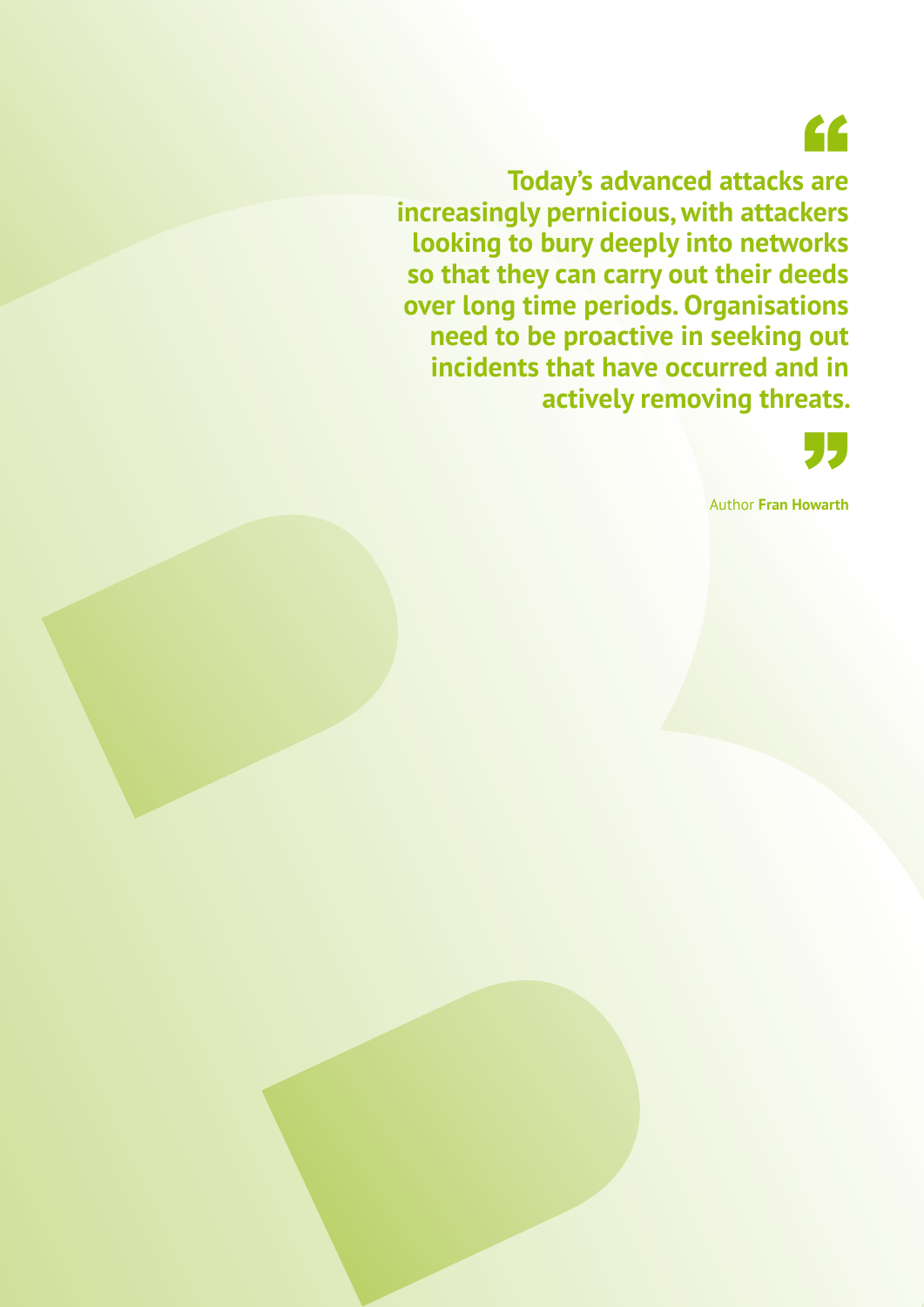## "

**This means not just containing threats and incidents but actually removing those threats.**



### **Executive summary**

**Security breaches are inevitable. Attackers are becoming ever more sophisticated, using a complex array of tools, techniques and procedures to get past defences.**

**F** or any organisation, it is no longer if, but when and how often it will suffer a security breach. The consequences are often farreaching and highly damaging.

Organisations can no longer rely on outdated methods for protecting themselves, such as ones that can only prevent threats that have previously been seen and for which countermeasures such as static signatures have been published. They need to move from reactive techniques to a more proactive stance of detecting what malicious exploits are on their networks. Then they must move to remediate them in a comprehensive manner.

This means not just containing threats and incidents but actually removing those threats. Given the volume of threats faced, the widespread propagation of attacks across networks and the massive quantity of alerts raised by security incidents, threat removal must be automated. Manual techniques are costly, time consuming and simply insufficient for today's dynamic, pernicious threat landscape.

This document discusses why automation is essential in the fight against sophisticated, relentless attacks. It describes what organisations should look for in selecting a technology platform that can not only ensure all threats are entirely mitigated, but also future-proof their organisation against attacks that are bound to occur.

#### **Fast facts**

- Organisations need to move from treating incidents in isolation to continuous response to security threats through effective monitoring, big data analysis and detailed threat intelligence capabilities. Automation is essential.
- Security platforms that analyse events captured from throughout the network provide the visibility and actionable intelligence required to detect and mitigate threats.
- Only by automatically removing threats can disruption be minimised, systems returned to good working order and attackers thwarted.
- Yet full automation is a journey. Organisations should look for a vendor that offers policy-based mitigation with built-in checks and full validation of the efficacy of actions taken.

#### **The bottom line**

Through a combination of big data analytics, covering data collected from throughout the network, with the latest threat intelligence and an extensive library of indicators of compromise, organisations are better able to determine the extent and criticality of incidents and attacks and therefore can more easily determine the best countermeasures to use.

Rather than just containing threats to limit their effect, which can have the unfortunate outcome of the network being re-infected, a strategy of actually removing the threats is to be preferred.

Through behavioural analysis techniques, security platforms that support automated threat removal are able to automatically configure alerts for new activity that is seen, thus futureproofing the business against similar attacks in the future.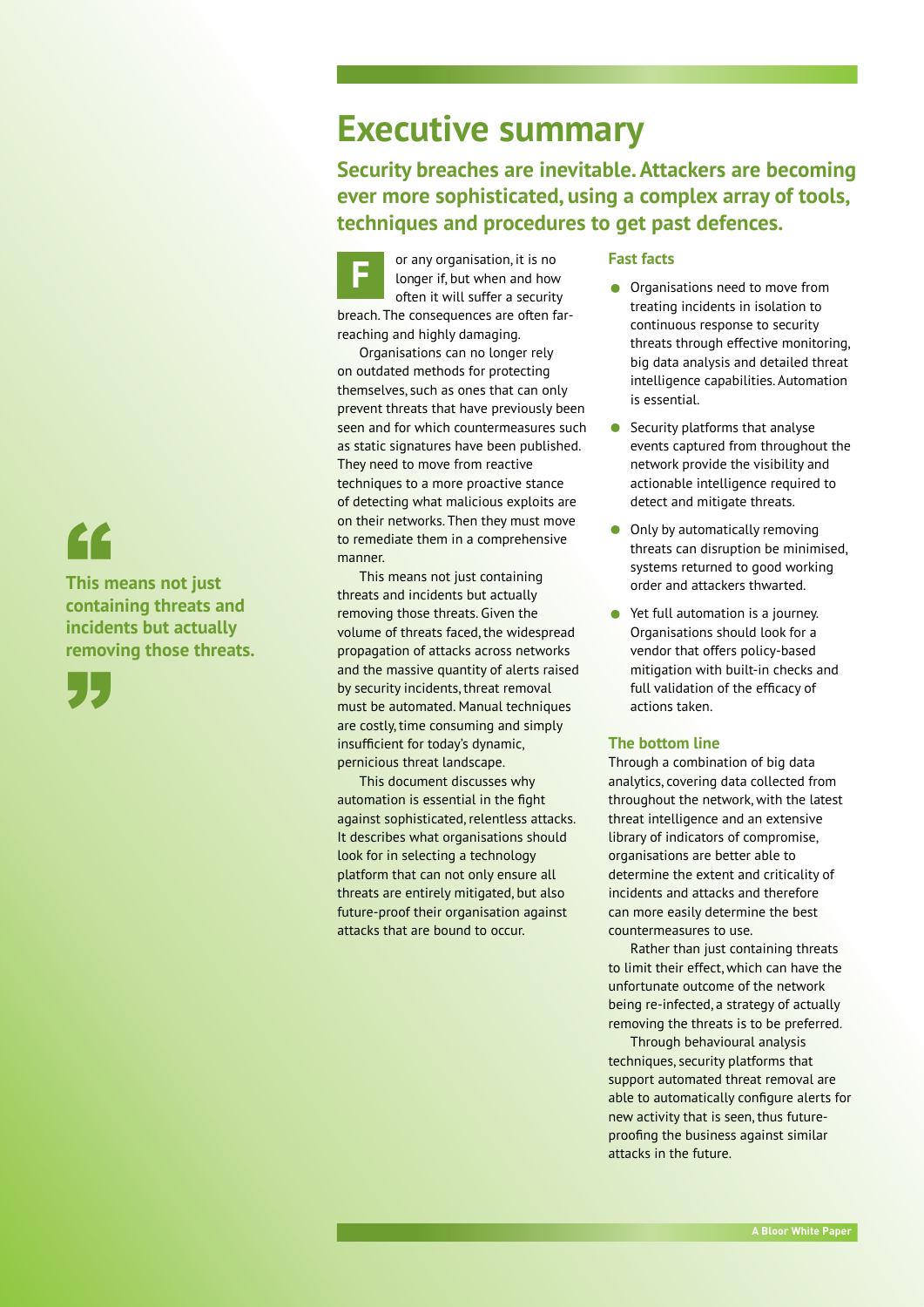## **Why continuous response is becoming more important**

#### **Assume adversaries will get in**

No organisation is an island. To be competitive, any organisation needs to invest in an online presence to reach out to customers, mobile technology to encourage productivity and flexible ways of working, and many make use of cloud-based applications and services for reasons that include cost and efficiency. Yet, these factors mean that networks are increasingly open and the available vectors for attack increase considerably.



And those attacks are increasing both in volume and complexity. Opportunistic attacks still occur, launched en masse to impact as many victims as possible. However, attacks are being increasingly targeted against specific organisations and individuals within in them, using carefully crafted threats, often accompanied by social engineering techniques. Verizon's 2013 **[Data Breach](http://www.verizonenterprise.com/resources/reports/rp_data-breach-investigations-report-2013_en_xg.pdf)  [Investigations Report](http://www.verizonenterprise.com/resources/reports/rp_data-breach-investigations-report-2013_en_xg.pdf)** found that 95% of such targeted attacks started with a spear phishing message aimed directly at an individual.

#### **Increase in frequency and complexity of attacks**

According to the Ponemon Institute, **[60%](http://www.bitpipe.com/detail/RES/1386348142_805.html)** of organisations say opportunistic attacks are easier to prevent and are not as frequent as targeted attacks. Where advanced targeted attacks are concerned, the research found that 72% of respondents say exploits and malware have evaded their intrusion detection systems and 76% their antivirus controls. Because of factors such as these, FireEye estimates that more than **[95%](http://www2.fireeye.com/rs/fireye/images/fireeye-advanced-targeted-attacks.pdf?mkt_tok=3RkMMJWWfF9wsRolu6rLZKXonjHpfsX56OorUKG1lMI%2F0ER3fOvrPUfGjI4DTMpqI%2BSLDwEYGJlv6SgFQrTNMaRp3rgPXxM%3D)**  of companies have been compromised with advanced malware, despite having deployed many layers of traditional defences at their perimeters. According to Proofpoint, **[54%](http://www.proofpoint.com/downloads/proofpoint-targeted-attacks-survey.pdf)** of organisations say that their biggest challenge in thwarting targeted attacks is the increased sophistication of threats.

#### **Traditional technologies no longer effective**

Traditional security controls such as anti-virus and intrusion detection tools that are based on signatures are not up to the task of defending against the advanced, sophisticated threats being seen today. Such controls are still important for countering known threats, but they are not by themselves sufficient. They generally also only detect threats at a single point in time, when malware or other exploits first enter the network. Given the methods used by attackers to evade such controls and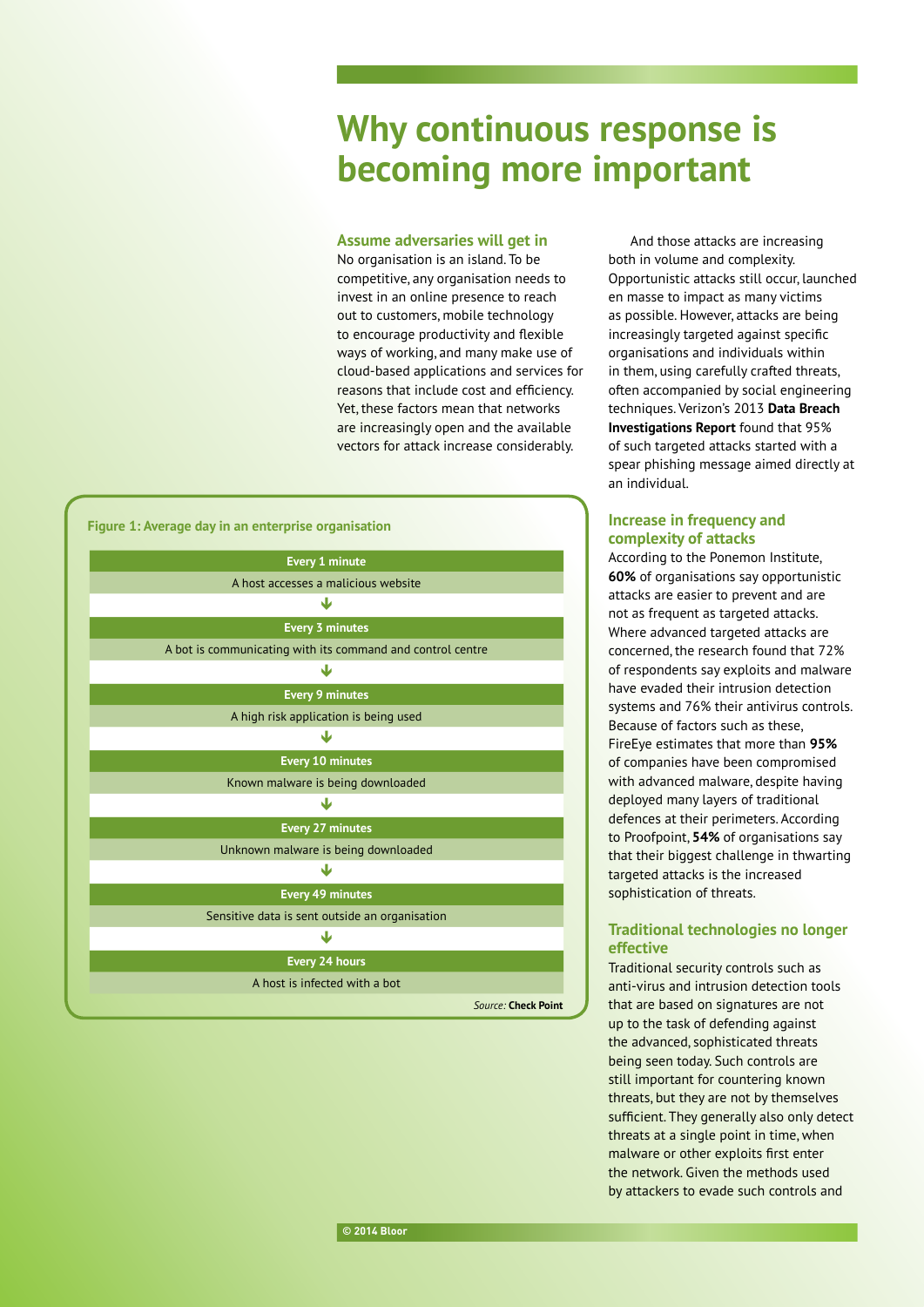then to maintain a hidden presence on the network, they not only fail to detect all malicious incidents, but will also be unable to detect follow-on activity once the attacker has gained a foothold on the network. According to Check Point, the average organisation is hit by 2.2 pieces of unknown malware every hour, which mounts up to 53 per day. It states that even the most responsive anti-virus, antibot or intrusion prevention systems face a two to three day window during which unknown malware remains undetected.

#### **Attacks taking longer and getting harder to detect**

Breaches are a certainty, but finding them remains problematic, with many remaining undetected for months or even longer. The 2014 **[Verizon Data](http://www.verizonenterprise.com/DBIR/2014/reports/rp_dbir-2014-executive-summary_en_xg.pdf)  [Breach Investigations Report](http://www.verizonenterprise.com/DBIR/2014/reports/rp_dbir-2014-executive-summary_en_xg.pdf)** notes that web application attacks, which it found account for the greatest proportion of breaches at 35%, and cyber-espionage threats, the second most important category at 22% of the total, take the longest to discover. In the case of the latter, 67% of breaches take months or years to discover.

Today's attackers go to great lengths to remain undetected once they have gained a foothold on the network, stealthily moving through the network in search of more valuable targets and using advanced tools and techniques to evade security defences that organisations have in place. The longer they are able to remain undetected, the greater the damage they can cause. According to the **[SANS 2014 Survey of Endpoint](https://www.guidancesoftware.com/resources/Pages/doclib/Document-Library/SANS-2014-Survey-of-Endpoint-Intelligence.aspx)  [Intelligence](https://www.guidancesoftware.com/resources/Pages/doclib/Document-Library/SANS-2014-Survey-of-Endpoint-Intelligence.aspx)**, whilst 70% of organisations are collecting data from endpoints, just 16% find more than half of their threats through active discovery or hunting.

#### **Breaches getting ever more costly**

According to the **[Ponemon Cost of Data](http://www.ponemon.org/blog/ponemon-institute-releases-2014-cost-of-data-breach-global-analysis)  [Breach Survey 2014](http://www.ponemon.org/blog/ponemon-institute-releases-2014-cost-of-data-breach-global-analysis)**, data breaches are getting ever more costly, with the total cost of a data breach having increased 15% to US\$3.5 million recently. For US organisations, the average cost is the highest at US\$5.4 million—nearly one million more than the previous year.

Several high-profile breaches publicised recently are serving as a wake-up call to organisations owing to the damage they have caused. Many

more organisations are starting to realise that such breaches can happen to any organisation, whatever its size or line of business.

The recent breach suffered by Target is case in point. In the weeks following the breach, its sales suffered badly, causing its net income to fall from US\$961 million to US\$520 million during the essential fourth quarter for the retailer in which the Christmas period falls. This continued into 2014 in terms of both in-store and online sales, with the percentage of US households choosing to shop with Target falling to 33% in January 2014, compared with 43% in January of the previous year.

Another example is eBay, which suffered a data breach in early 2014 in which user names, passwords, phone numbers and physical addresses were taken from its consumer database. According to company reports, the company's profitability was dented in the second quarter by the breach owing to reduced transaction volumes because of disruption caused by customers needing to reset their passwords, resulting in reduced revenue. As a result, eBay has reduced its full-year revenue guidance and has stated that it must bear the cost of significant investments that are aimed at reassuring customers.

#### **Paradigm shift to not if, but when and how often**

Factors such as these are leading to a paradigm shift in expectations. Organisations are no longer asking if they are likely to be breached, but rather asking when and how often breaches will occur.

According to the SANS Institute's Endpoint Intelligence Survey, 47% of organisations are operating under the assumption they've been compromised, with another 5% saying they operate under the assumption that if they have not already been compromised, they eventually will be. In reality, more organisations should be working under these assumptions.

#### **Being proactive versus reactive**

For many, incident response is seen as a reactive activity, focusing on events that have already occurred. Faced with limited budgets, many organisations feel that

# "

**While information security risks have evolved and intensified, security strategies—historically compliance-based and perimeter-oriented—have not kept pace. The result? Today, organisations often rely on yesterday's security strategies to fight a largely ineffectual battle against highly skilled adversaries who leverage the threats and technologies of tomorrow.**

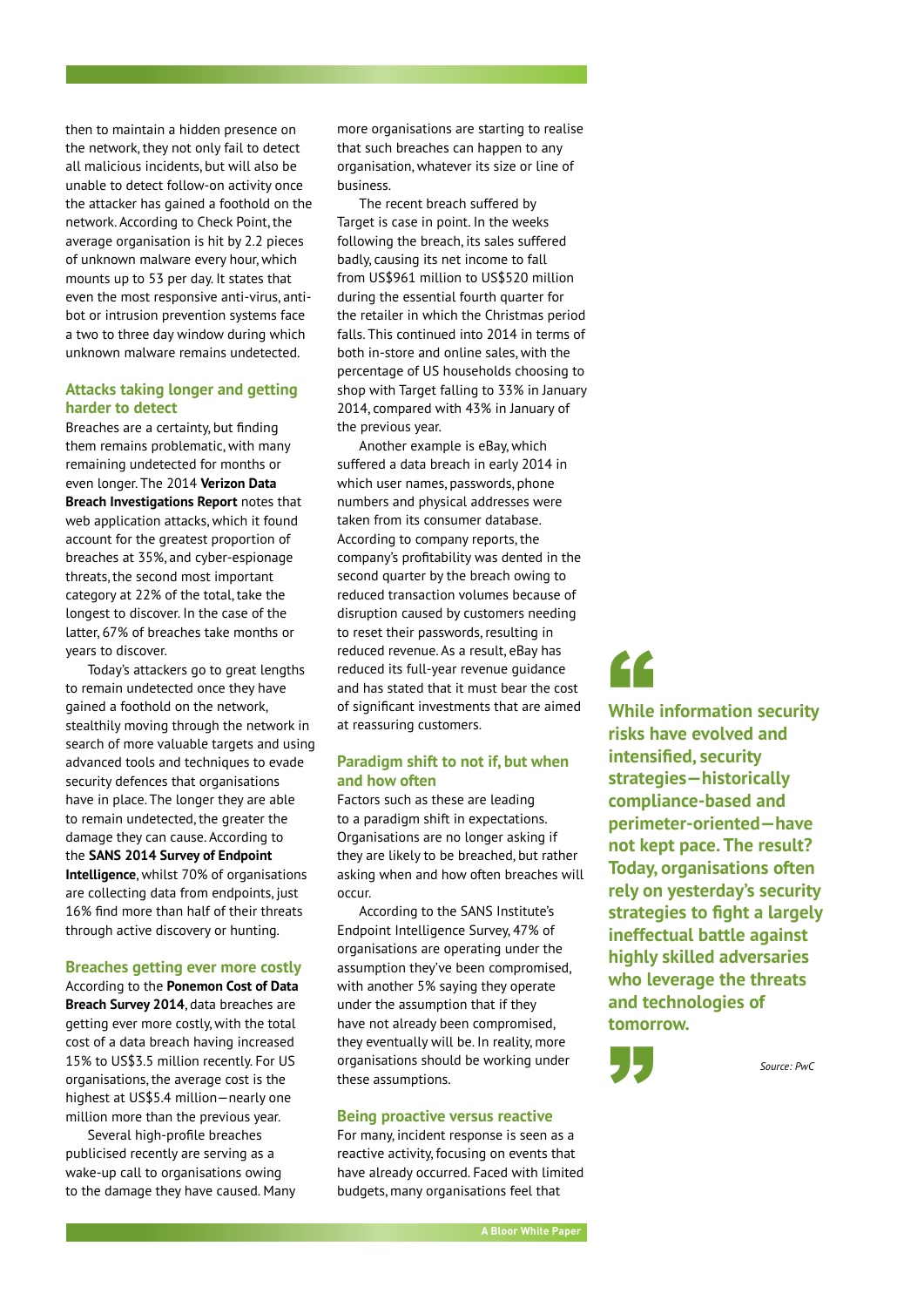their budgets would be better spent on security measures aimed at preventing breaches from occurring in the first place. However, this is not an effective strategy in guarding against today's sophisticated attacks. It is inevitable that some attacks will get through defences and organisations need to be more proactive by making greater investments in detecting and responding to threats that have already infiltrated the network.

According to the SANS Institute, some of the biggest challenges related to incident recovery are connected to lack of visibility and ability to assess damage to endpoints and the network. The top five challenges are:

- Assessing the impact
- Determining the scope of a threat across multiple endpoints
- Determining the scope of compromise on a single endpoint
- Hunting for compromised endpoints
- Losing data inadvertently during a wipe and reimage



#### **Response needs to shift from incident response to continuous response**

The costs of dealing with security incidents go way beyond the direct financial impact. There are hard costs to consider, such as lost revenues, as well as costs that are more difficult to quantify, such as reputational damage and lost productivity owing to the time required for dealing with the fallout and cleaning up the damage. One the other hand, a recent survey by the **[EIU](http://www.economistinsights.com/sites/default/files/EIU_Cyber_incident_response_Are_business_leaders_ready.pdf)** found that 67% of organisations believe that responding to an incident effectively provides an opportunity to enhance the reputation of the company.

According to Check Point, 28% of organisations state that it takes up to ten days of staff time to remediate issues caused by a single attack. It also found that 33% state that each malware attack takes an average of £10,000 (US\$16,617) to £50,000 (US\$83,084) to remediate. Data such as this shows that it is more effective to adopt a strategy of continuous response rather than trying to battle each incident in isolation.

#### **Automation is essential to continuous response**

To shift from responding to individual incidents to a strategy based on continuous response requires the use of next-generation automation tools and techniques for not only detecting security threats, but for enabling efficient investigation of threats encountered so that the most effective countermeasure from a wide spectrum that has been developed can be automatically selected and even the most advanced threats can be removed.

But this is an area in which many organisations are lacking. According to the recent SANS Institute Endpoint Intelligence Survey, 77% of organisations still rely on slow and expensive wiping and reimaging of systems, compared to just 7% who reported using automated workflows for remediating endpoints. It also found that 54% have automated less than 10% of their workflow to manage the remediation process, although more than 60% of those who have not so far automated these processes indicate that they intend to do so in the next 24 months.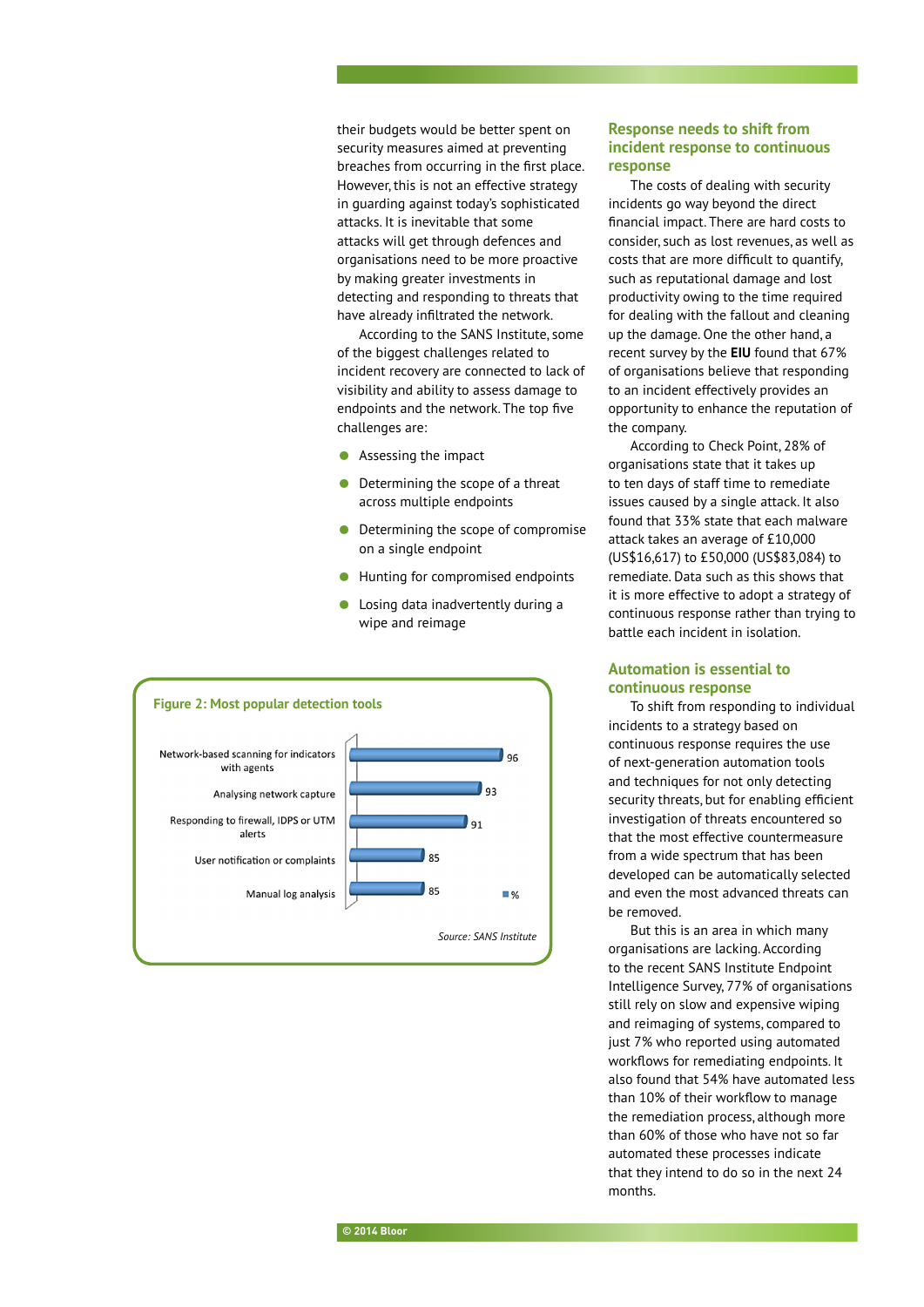SANS cautions that lack of automation causes a remediation lag, during which time the consequences of any breach can increase dramatically. It is also a more expensive option in terms of internal costs. It estimates that, assuming a modest US\$50 per man hour, remediating compromised endpoints can easily top US\$200 for each infected endpoint being investigated. Estimates such as that underscore the case for more automation.

Another proponent of automation is industry expert Bruce Schneier, who stated recently at Black Hat 2014, "Automated systems and technology are necessary to support incident response." Schneier defines a four-step process that organisations should follow for effective, automated incident response, as shown in Table 1.

#### **Next-generation approach required to threat response and removal**

Advanced automation tools and techniques are essential for keeping up with the volume of security incidents organisations face and for sifting through and making sense of the enormous number of alerts that are generated. According to recent **[research](http://www.lancope.com/files/documents/Industry-Reports/Lancope-Ponemon-Report-Cyber-Security-Incident-Response.pdf)** by the Ponemon Institute, some two-thirds of organisations believe that they are constantly inundated with security compromises. This leaves them too bogged down with security event data to be able to prioritise actions or even to undertake the time-intensive process of investigating incidents, which underscores that fact that many attacks go unnoticed for weeks or even months. It found that 61% of organisations state that security products create too many alerts and 85% of respondents believe that their organisations are currently unable to prioritise security incidents.

Because of factors such as these, many organisations feel unable to effectively respond to incidents themselves. According to the EIU report, some 70% of organisations, rising to 80% of large enterprises, rely on specialist organisations as part of their incident response plans, primarily forensic experts or other specialist IT providers, followed by specialist legal firms.

Clearly, a new approach is required for threat investigation and removal—

| <b>Observe</b> | An organisation needs to know what is happening on<br>networks in real time. Log monitoring, log analysis tools<br>and network management tools can help in gathering the<br>necessary information.                                                                                                                                                                                                                                                                                                                        |
|----------------|----------------------------------------------------------------------------------------------------------------------------------------------------------------------------------------------------------------------------------------------------------------------------------------------------------------------------------------------------------------------------------------------------------------------------------------------------------------------------------------------------------------------------|
| <b>Context</b> | Providing context requires information gathering and<br>threat intelligence. An organisation has to know what the<br>latest malware and vulnerabilities being exploited are.<br>Information sources and internal research efforts provide<br>the necessary data to explain the relevancy of network<br>information                                                                                                                                                                                                         |
| <b>Decide</b>  | The decide step requires that organisations prioritise<br>issues and assign responsibility since incident response<br>often breaks down when no knows who has the authority<br>or power to take action. Properly assigning roles and<br>responsibilities, as well as defining an escalation path,<br>means that time is not wasted trying to figure out who<br>needs to weigh in on the decision. Prioritisation is<br>necessary for deciding whether remediation can wait or<br>whether it needs to happen straight away. |
| <b>Act</b>     | The final step involves executing the plan based on<br>decisions made in the prior step.                                                                                                                                                                                                                                                                                                                                                                                                                                   |

**Table 1: Four-step incident response process**

one that is based on automation for the detection and investigation of threats. with the ability to automatically select from a spectrum of countermeasures in order to remove those threats.

However, many organisations are reluctant to embark on automated threat removal over fears that they may inadvertently cause disruption to critical systems, resulting in costly downtime or introducing further risk. To overcome such fears, an automated continuous response system should provide a level of human guidance, with steps built in to ensure that the countermeasure suggested is indeed the right one.

A recent report by the **[FactPoint](http://www.hexiscyber.com/documents/case-automated-malware-removal)  [Group](http://www.hexiscyber.com/documents/case-automated-malware-removal)** states that the best approach to implementing automated remediation is to take a two-step approach. First, organisations should delve into historical and forensic information in order to minimise false positives. Then, they should allow security professionals to automate those tasks that they feel comfortable automating by setting a policy of what is actually removed, what is detected by software and flagged for a human decision, and what is allowed to remain on the network. Automated threat removal should begin with human oversight of what is being removed and only when the organisation has gained sufficient experience should threat removal be fully automated.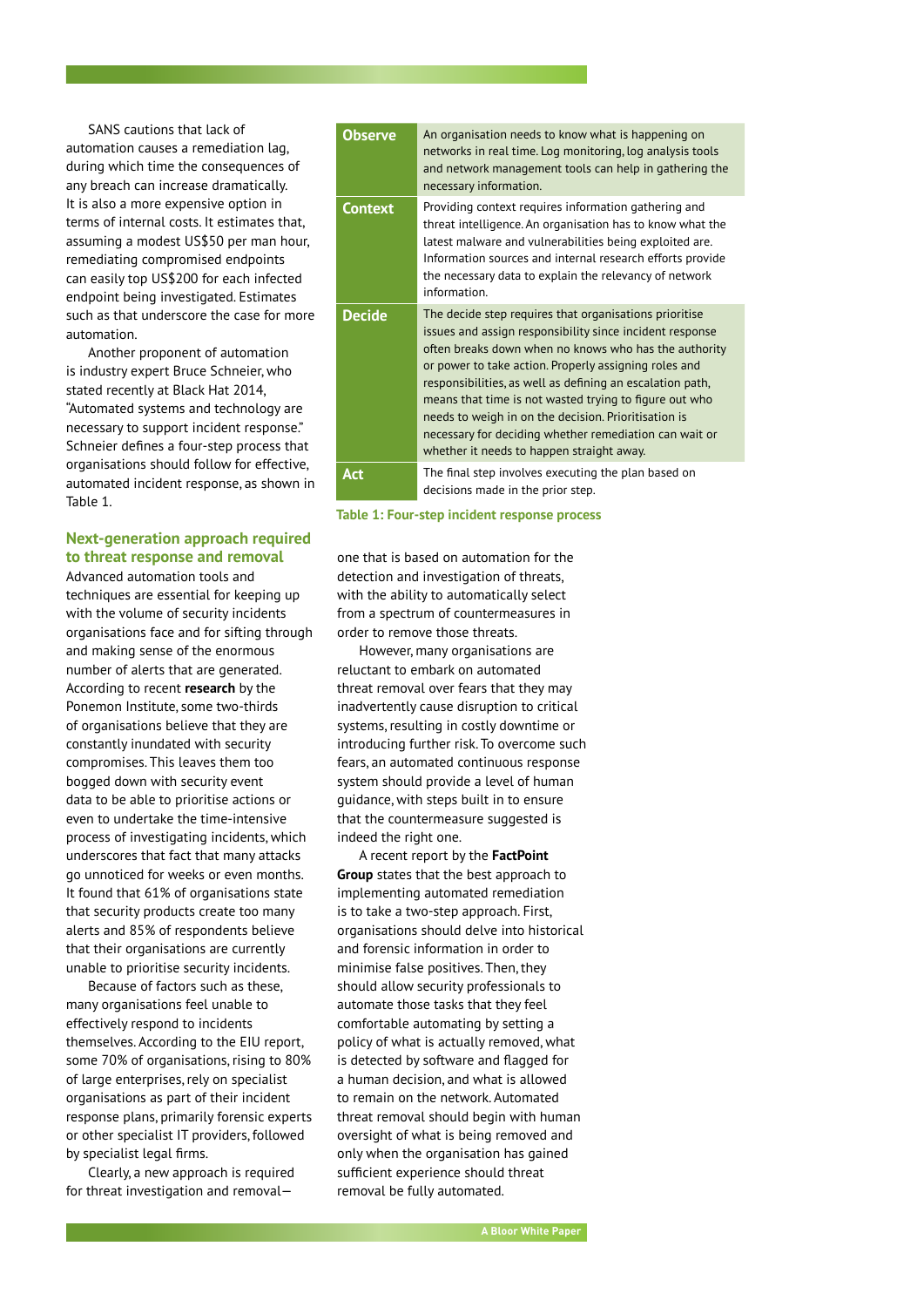## "

**Because of the fears that many organisations have regarding automated response and threat removal, many rely on only partial measures.**



#### **Point solutions ineffective**

Because of the fears that many organisations have regarding automated response and threat removal, many rely on only partial measures. At the very basic level, organisations will generate help desk tickets for responding to alerts. But, as discussed earlier, the sheer volume of alerts encountered by the average organisation makes this an inefficient, potentially very costly exercise, with each alert investigated in isolation. It relies too heavily on the use of human expertise which is often thin on the ground especially if every infected system has to be discovered and remediated separately.

**Demystifying remediation**

Some organisations use networklevel controls, focusing on preventing malicious inbound and outbound communication. For example, IP blocking can be used to prevent communication with malicious IP addresses that have been blacklisted. This can prevent IPbased attacks, but blacklists must be kept up to date and this is an increasingly onerous task, especially with attackers routinely changing domain names, even as often as every few minutes. A recent investigation by **[Blue Coat Systems](https://www.bluecoat.com/company/press-releases/blue-coat-reveals-security-risks-one-day-wonders-websites)** found that of 660 million unique hostnames analysed, 71% only appeared for a single 24-hour period.

IP blocking can also be used to prevent unwanted outbound communications through egress points to remote command and control channels maintained by attackers. This can prevent sensitive information from leaking out of the organisation by automatically blocking traffic and can also prevent malware that has been programmed to dial out automatically to a command and control server from doing so, so that no additional malicious code can be downloaded. It can be useful for some other purposes, such as compliance with the PCI DSS industry standard, of which one of the requirements is "Do not allow unauthorised outbound traffic from the cardholder data environment to the internet." However, outbound IP blocking is also complex and onerous as it can require extensive configuration and maintenance.

Organisations can also choose to deploy host-based tools that can respond to security incidents by taking automated actions, such as blocking a process from running, quarantining an infected file, or expiring a user's account or credentials to prevent unwanted activity. They can be effective in preventing or remediating threats and incidents on individual host systems, but they are also known to generate a lot of 'noise' in the form of false positives and may block legitimate traffic or processes. Further disadvantages are that the controls generally have to be installed directly on each host being protected, which is a management burden, with extra time and effort required to tune rules for each system.

A major problem with such networkor host-based tools is that they are, in a great many cases, point solutions that solve particular pain points, with separate management systems working in isolation. This means that there is no way to uniformly enforce policies or monitor activities across hosts, the network and virtual instances, some of which will be cloud-based, from a central point.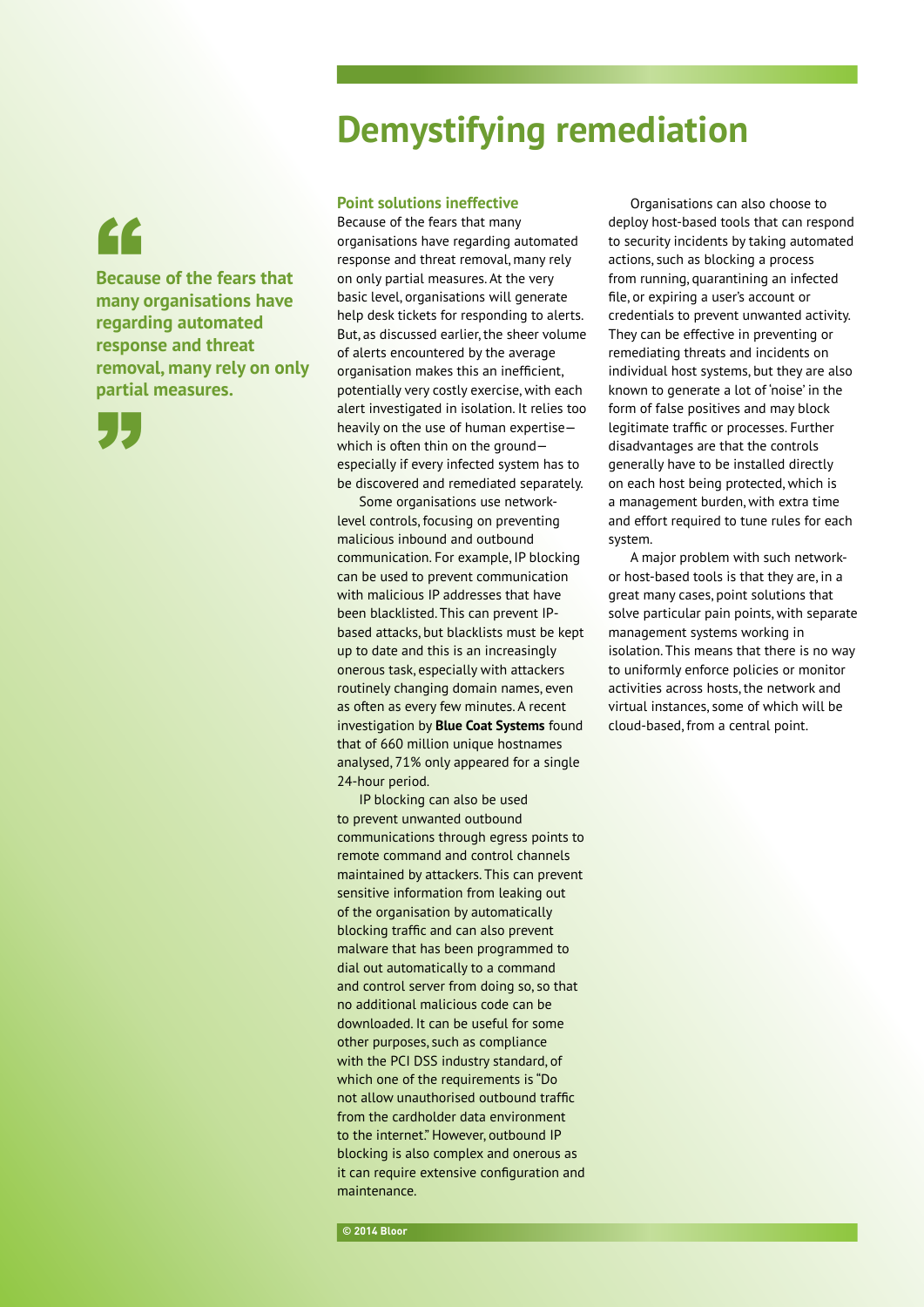## **Greater visibility and intelligence**

#### **Start with detection**

For reasons such as these, organisations are increasingly looking to security solutions that can tightly integrate controls over all hosts, applications and the network. Such platforms need first to be able to detect threats, gathering log and event data from devices and systems throughout the network to allow threats and security events to be collected in a central data store that can handle both structured and unstructured information so that that incidents and threats can be identified and analysed. It needs to be able to handle extremely big data sets, taking feeds from systems that include data from all endpoints and web interactions, as well as security controls such as firewalls, intrusion detection and prevention systems, and data loss prevention controls.

In order that the security platform can provide timely and actionable intelligence, it must continuously monitor all activity rather than providing a snapshot view at a particular point in time. It should be able to identify all compromised devices and have sophisticated correlation and analysis capabilities so that organisations can identify how malware got onto the network and how it travelled through the network once it had gained a foothold. In order to be able to do this, it must be capable of correlating all activity to identify suspicious behaviour such as abnormal communications, suspect configuration changes caused by malware, anomalous logins and authentication events, or unwanted resource usage to detect all events that are outside of normal baseline behaviour.

#### **Move on to containment**

Once suspicious or abnormal events have been detected, including their nature, extent and severity, and alerts sent out, the incident response team needs to decide what course of action to take. This should also take into account the criticality of the assets that have been affected based on assessments that have been made and risk registers that the organisation has developed so that

decisions can be taken as to which alerts to prioritise and whether the threat uncovered should be contained, such as by quarantining the infected system, or whether the threat should be removed from the network. In some cases, the organisation may wish to quarantine the threat in order to limit damage, but not remove it completely in order to obtain more information about the incident, such as for legal purposes.

However, a strategy of containment is not always appropriate since that may indicate to an attacker that their attack has been uncovered, which may cause them to hide their tracks and lay dormant on the network in order to recommence the attack once the organisation's response activity has died down.

#### **Automatically remove threats**

Even where a security team chooses to contain a threat, that is not always the end game as there is a high chance that the organisation will become re-infected. In cases where it is appropriate, the organisation may wish to completely remove the threat in order to be able to return to normal business operations. As discussed earlier, remediating incidents manually is a complex and expensive chore and there is a high chance that some infected endpoints will be missed.

A far better proposition is to select a security platform that provides tools for automatically removing malware and other exploits. To do this, it must be able to identify the tools, tips and procedures used by adversaries from the traces that they leave as they traverse networks the so-called indicators of compromise (IOCs)—in a continuous and proactive manner. No matter how hard they try to cover their tracks to avoid detection, forensic artefacts, or IOCs, always remain that indicate that an attack has occurred. Algorithms can then be developed based on identified IOCs to automate the selection of countermeasures for taking action against even the most advanced threats.

Continuous monitoring will provide the necessary information for prioritising remediation activities by showing how

# "

**Even where a security team chooses to contain a threat, that is not always the end game as there is a high chance that the organisation will become re-infected.**

**"**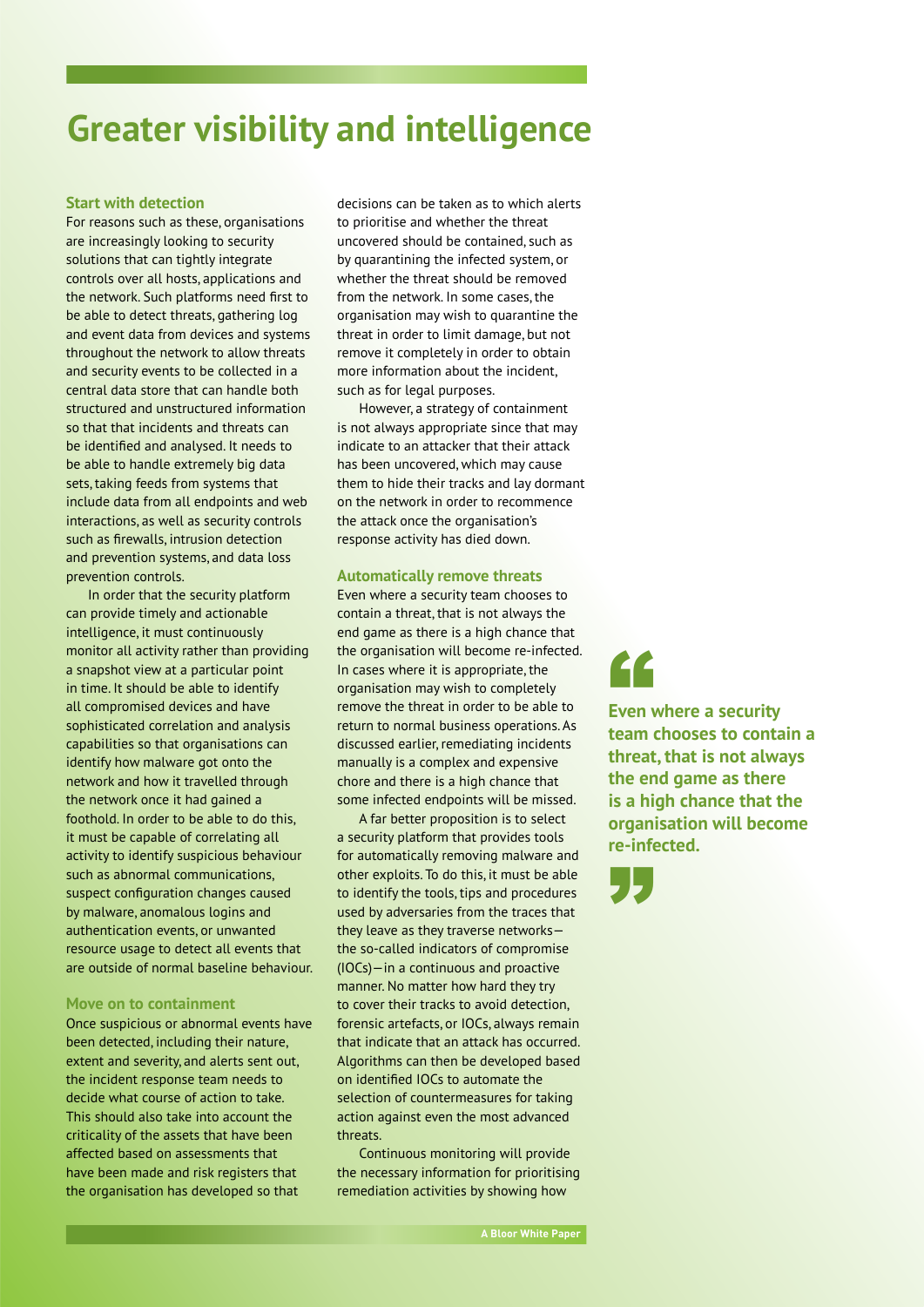far the attacker has intruded and what systems have been affected. Coupled with contextual information regarding the criticality of assets that have been affected, countermeasures can then be selected according to the course of action that the organisation wishes to take from a range included within the platform. These countermeasures include taking actions such as removing malware, isolating infected devices, or closing down accounts or expiring user credentials to prevent further access. Expiring credentials can be extremely important as most advanced threats look to gain access to user credentials in order to appear to be acting as much like a normal user as possible. They will then look to gain access to credentials with higher levels of privilege associated with them to get access to more valuable information.

### **Steps to take to fully mitigate advanced threats**

- Stop and kill all active processes
- Remove and save all files installed by the attacked for later investigation
- Separate sensitive data from the network
- Apply necessary patches
- **•** Update/reset all affected logins
- Assess file damage
- Reinstall affected files
- Notify all affected parties
- Disconnect affected hosts
- Perform daily reboot *Source: Hexis Cyber Solutions*

In order to be effective and shrink incident response times, it is essential that the security platform should provide machine-guided incident response automation in line with policies to enable countermeasures to be taken in a semi-automatic or completely automated manner. This will allow organisations to embrace automated threat removal at a pace that they are comfortable with. Even when threat removal is completely automated, there should be a hierarchy of checks built in so that there are no unintended consequences, such as a critical system being shut down.

Once actions have been taken, the organisation should take a number of actions to validate that those actions have been successful (see text box). Once all compromised systems have been remediated and all traces of the attacker removed, it should then ensure that normal business functionality has been returned to its optimal state. By actually removing all threats from the network environment, the attacker's ability to initiate further malicious actions will have been mitigated.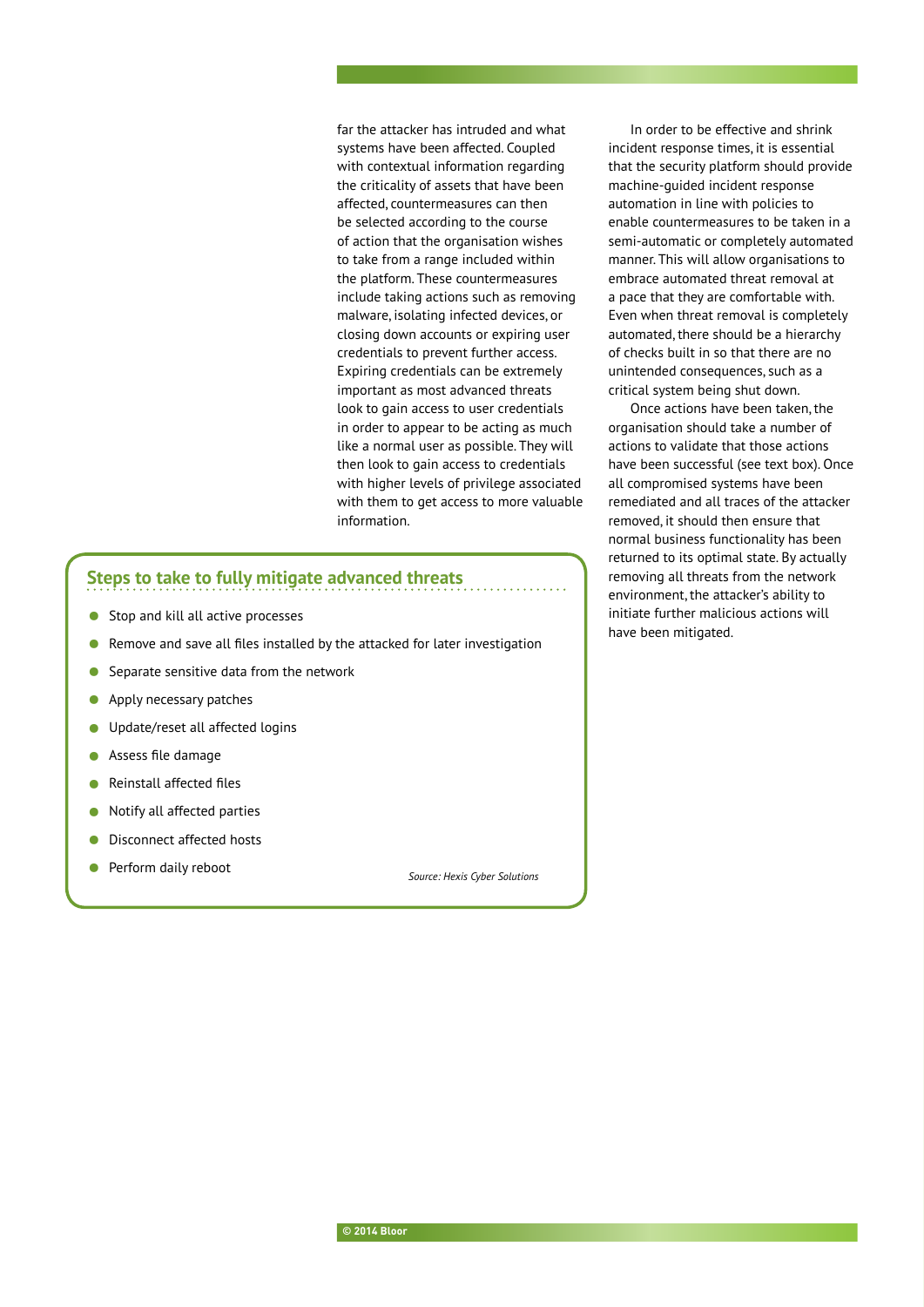### **Selecting a vendor The only way to be sure that an advanced threat has been remediated is to ensure that all malware and exploits have been erased.**

ut caveat emptor: read the small print. There are many vendors claiming to automate the entire threat protection lifecycle, but the vast majority automate many of the steps, but stop short of automated removal. Some solutions will block or contain threats; others claim to provide actionable intelligence that includes proof an infection has occurred, with detailed forensic analysis to aid incident response teams in prioritising and remediating threats; some provide managed services to organisations, conducting investigations on their behalf and suggesting remediation steps. Without automated response capabilities, organisations will find themselves in fire-fighting mode, fighting each new infection in isolation. Such solutions will aid organisations in cutting investigation times by providing greater intelligence and context regarding each security incident, but they stop short of actually ensuring that all threats have been removed.

Instead, those organisations that actually want to ensure that malware infections have been completely resolved should read vendor claims carefully, looking for terms such as 'automated malware removal'. However, since many organisations will not be willing to automate everything, or at least not at first, any solution selected should offer semi-automated processes that give the opportunity to review changes and intervene in the remediation process.

In the early days of intrusion<br> **B prevention systems**, many organisations<br> **B** prevention systems, many organisations were reluctant to deploy them in fully active mode, worried that they may cause unwanted errors. However, over time, many organisations have come to be comfortable with active intrusion prevention. The same can be said of the market for security platforms that enable automated malware removal. Many will want to use semi-automated processes, moving to a higher level of automation over time for processes they feel comfortable with and defining policies for where full automation can be safely deployed. This will significantly reduce the time and effort involved in the threat remediation process.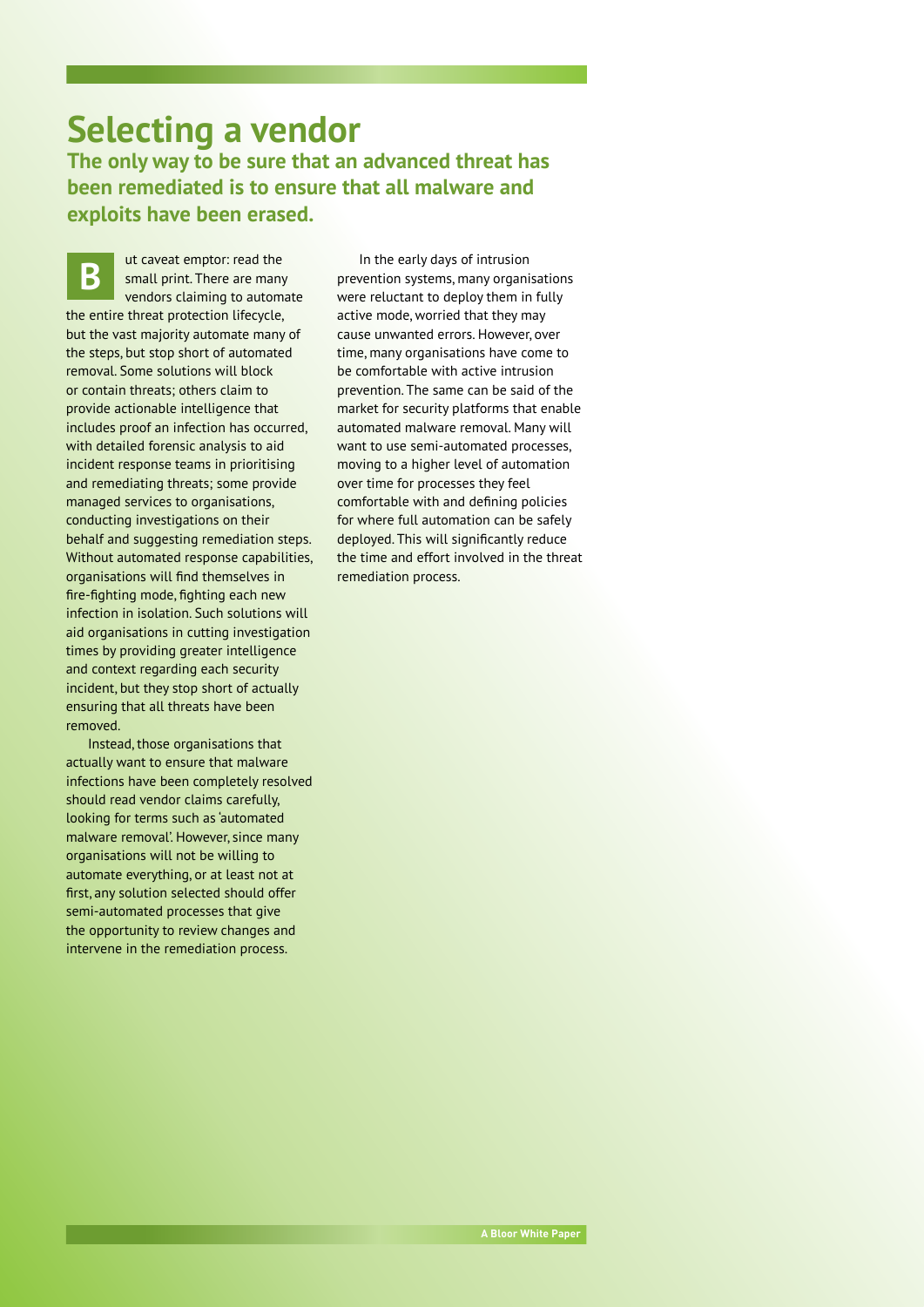### **Summary**

oday's advanced attacks are increasingly pernicious, with attackers looking to bury deeply into networks so that they can carry out their deeds over long time periods, increasing their chances of garnering a horde of sensitive, valuable information. Those attacks are so widespread that every organisation should consider that it is a victim. It is no longer if, but when and how often an organisation will be attacked. Prevention alone is no longer sufficient. **T**

Rather, organisations need to be proactive in seeking out incidents that have occurred and in actively removing threats. A strategy of containing threats is just a stopgap. Manual investigation and remediation of individual threats—often with the aid of a services organisation, whose mitigation efforts are often not repeatable—must be replaced with automated threat removal. This will allow an organisation not only to recover from security events faster and more efficiently, but will allow it to benefit from the automated learning offered by security platforms that provide effective tools for threat removal, providing it with the ability to better safeguard itself against similar events in the future. In this way, business disruption will be minimised and the organisation will be better able to get on with what it does best.

**FURTHER INFORMATION**

Further information about this subject is available from **<http://www.BloorResearch.com/update/2238>**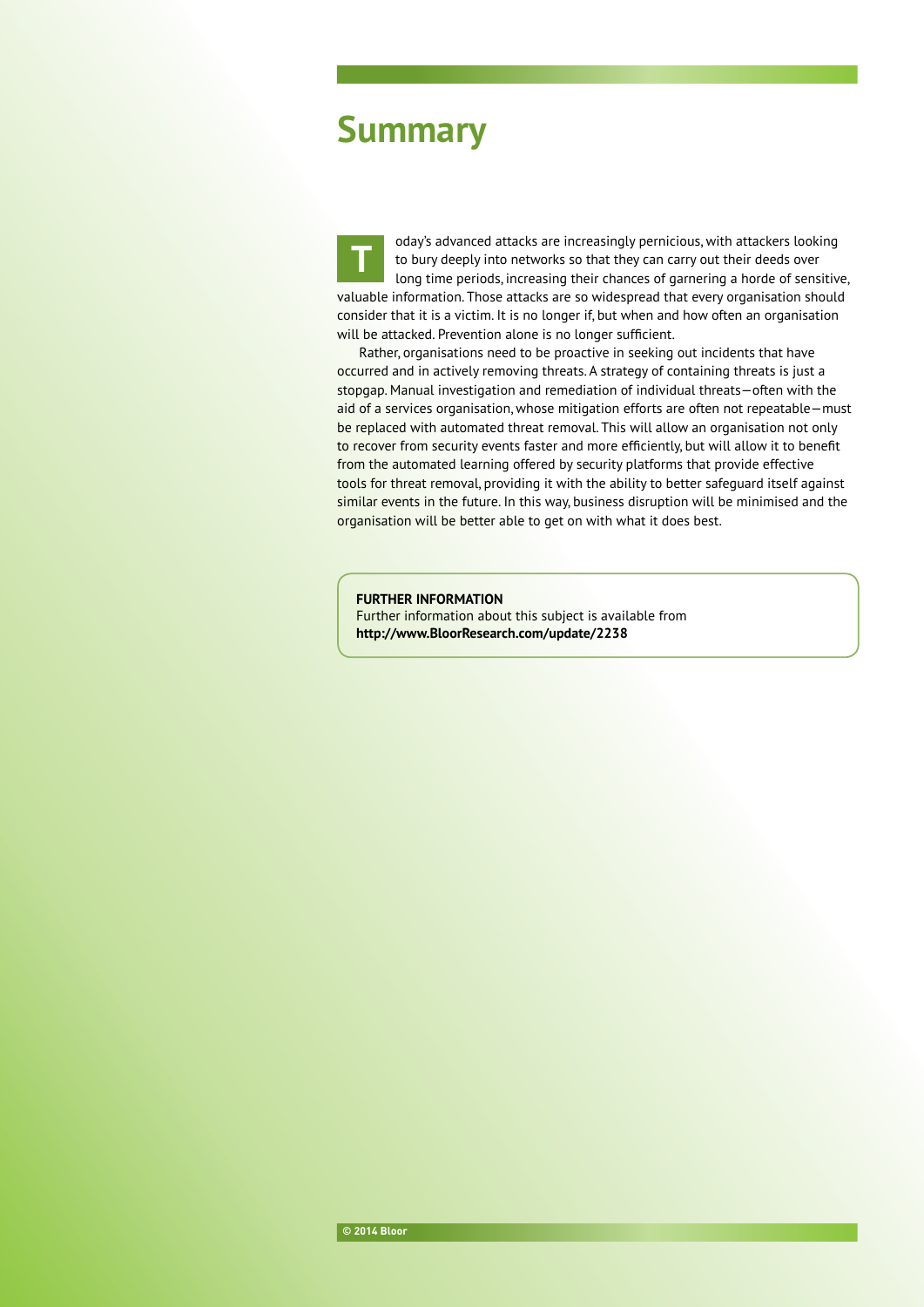

#### **About the author FRAN HOWARTH Senior Analyst / Security**

Fran Howarth specialises in the field of security, primarily information security, but with a keen interest in physical security and how the two are converging. Fran's other main areas of interest are new delivery models, such as cloud computing, information governance, web, network and application security, identity and access management, and encryption.

Fran focuses on the business needs for security technologies, looking at the benefits they gain from their use and how organisations can defend themselves against the threats that they face in an ever-changing landscape.

For more than 20 years, Fran has worked in an advisory capacity as an analyst, consultant and writer. She writes regularly for a number of publications, including *Silicon*, *Computer Weekly*, *Computer Reseller News*, *IT-Director* and *Computing Magazine*. Fran is also a regular contributor to Security Management Practices of the Faulkner Information Services division of *InfoToday.*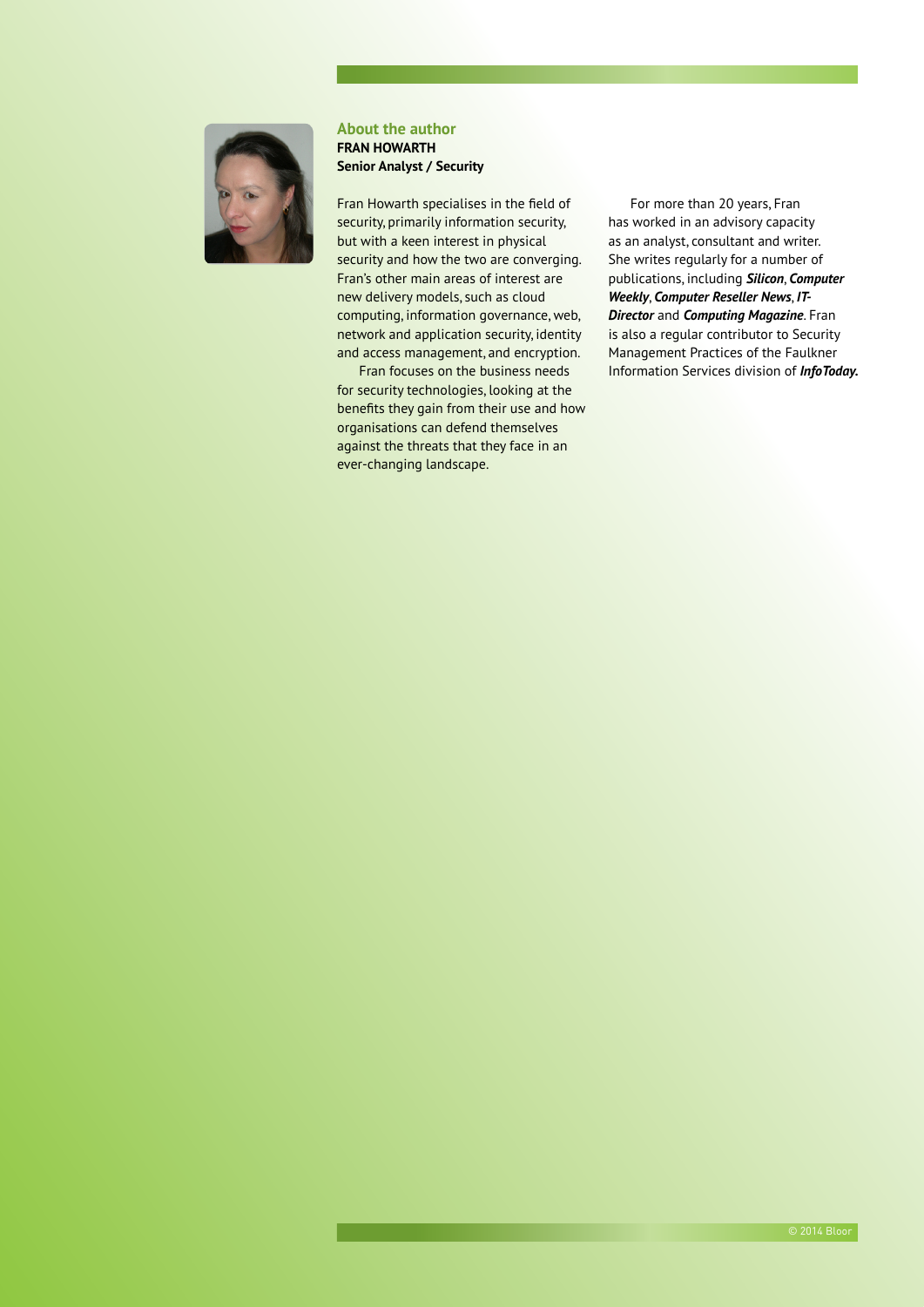#### **Bloor overview**

Bloor Research is one of Europe's leading IT research, analysis and consultancy organisations, and in 2014 celebrates its 25th anniversary. We explain how to bring greater Agility to corporate IT systems through the effective governance, management and leverage of Information. We have built a reputation for 'telling the right story' with independent, intelligent, well-articulated communications content and publications on all aspects of the ICT industry. We believe the objective of telling the right story is to:

- Describe the technology in context to its business value and the other systems and processes it interacts with.
- Understand how new and innovative technologies fit in with existing ICT investments.
- Look at the whole market and explain all the solutions available and how they can be more effectively evaluated.
- Filter 'noise' and make it easier to find the additional information or news that supports both investment and implementation.
- Ensure all our content is available through the most appropriate channel.

Founded in 1989, we have spent 25 years distributing research and analysis to IT user and vendor organisations throughout the world via online subscriptions, tailored research services, events and consultancy projects. We are committed to turning our knowledge into business value for you.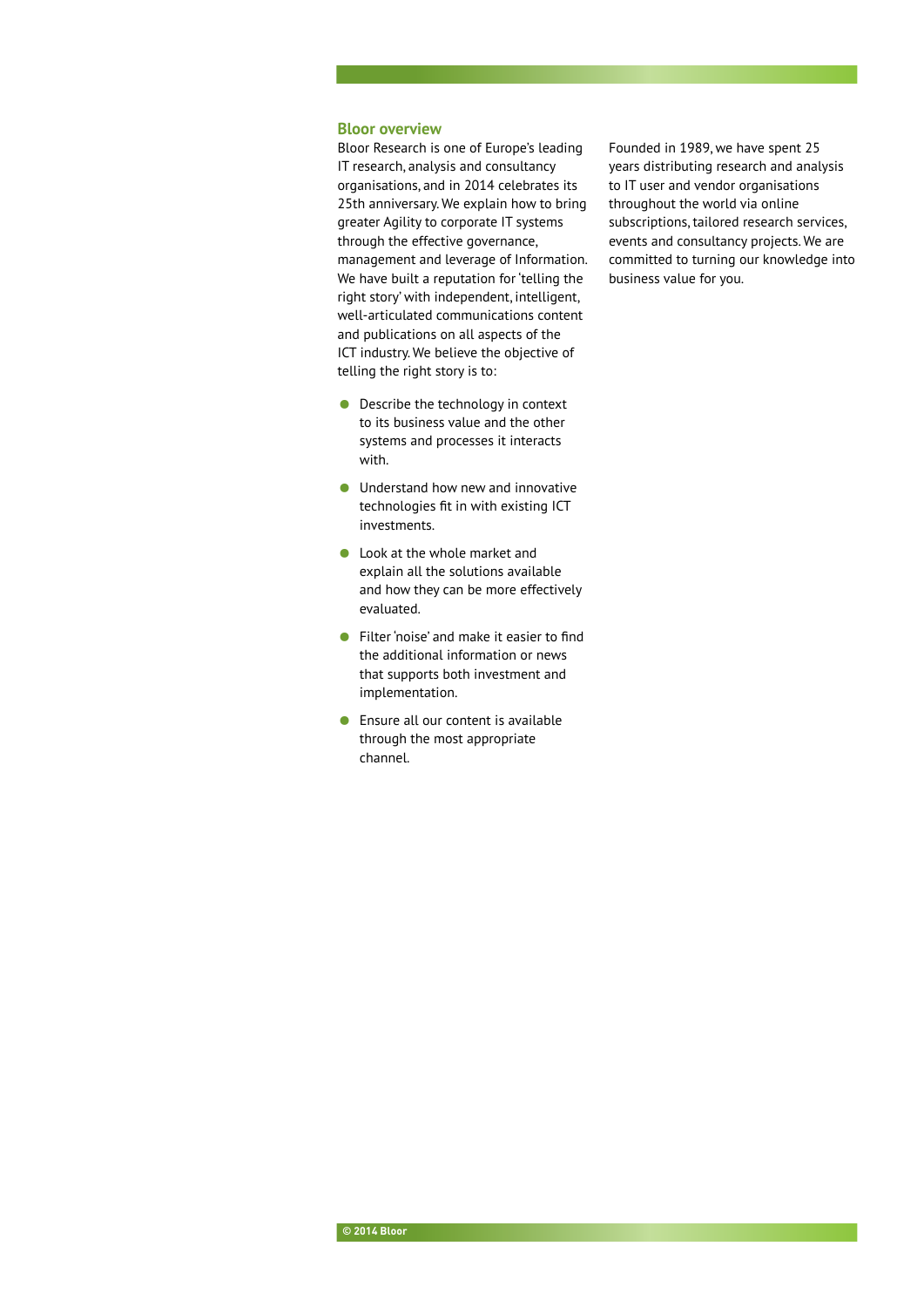#### **Copyright and disclaimer**

This document is copyright **© 2014 Bloor**. No part of this publication may be reproduced by any method whatsoever without the prior consent of Bloor Research. Due to the nature of this material, numerous hardware and software products have been mentioned by name. In the majority, if not all, of the cases, these product names are claimed as trademarks by the companies that manufacture the products. It is not Bloor Research's intent to claim these names or trademarks as our own. Likewise, company logos, graphics or screen shots have been reproduced with the consent of the owner and are subject to that owner's copyright.

Whilst every care has been taken in the preparation of this document to ensure that the information is correct, the publishers cannot accept responsibility for any errors or omissions.